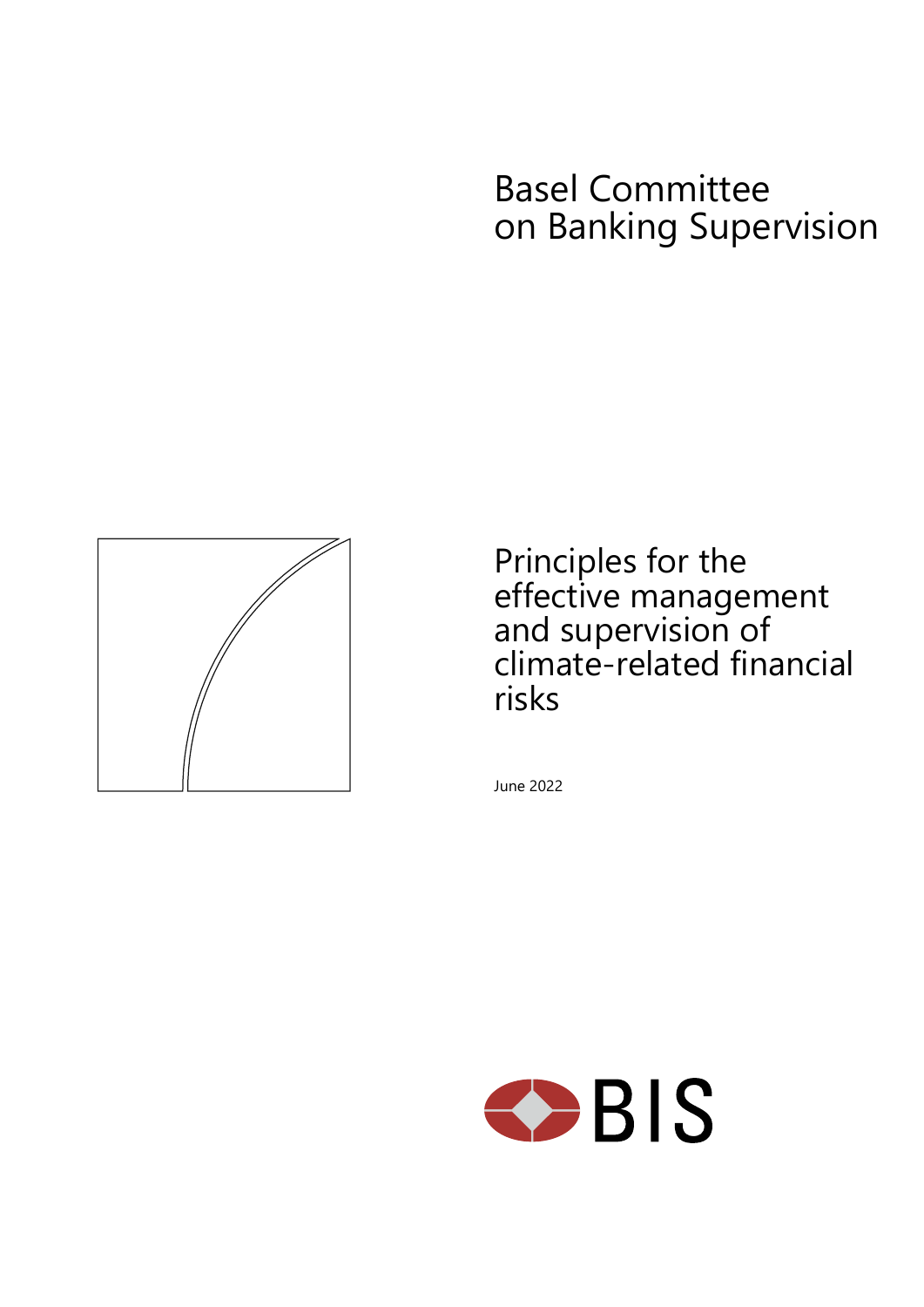This publication is available on the BIS website [\(www.bis.org\)](http://www.bis.org/).

*© Bank for International Settlements 2022. All rights reserved. Brief excerpts may be reproduced or translated provided the source is stated.*

ISBN 978-92-9259-575-3 (online)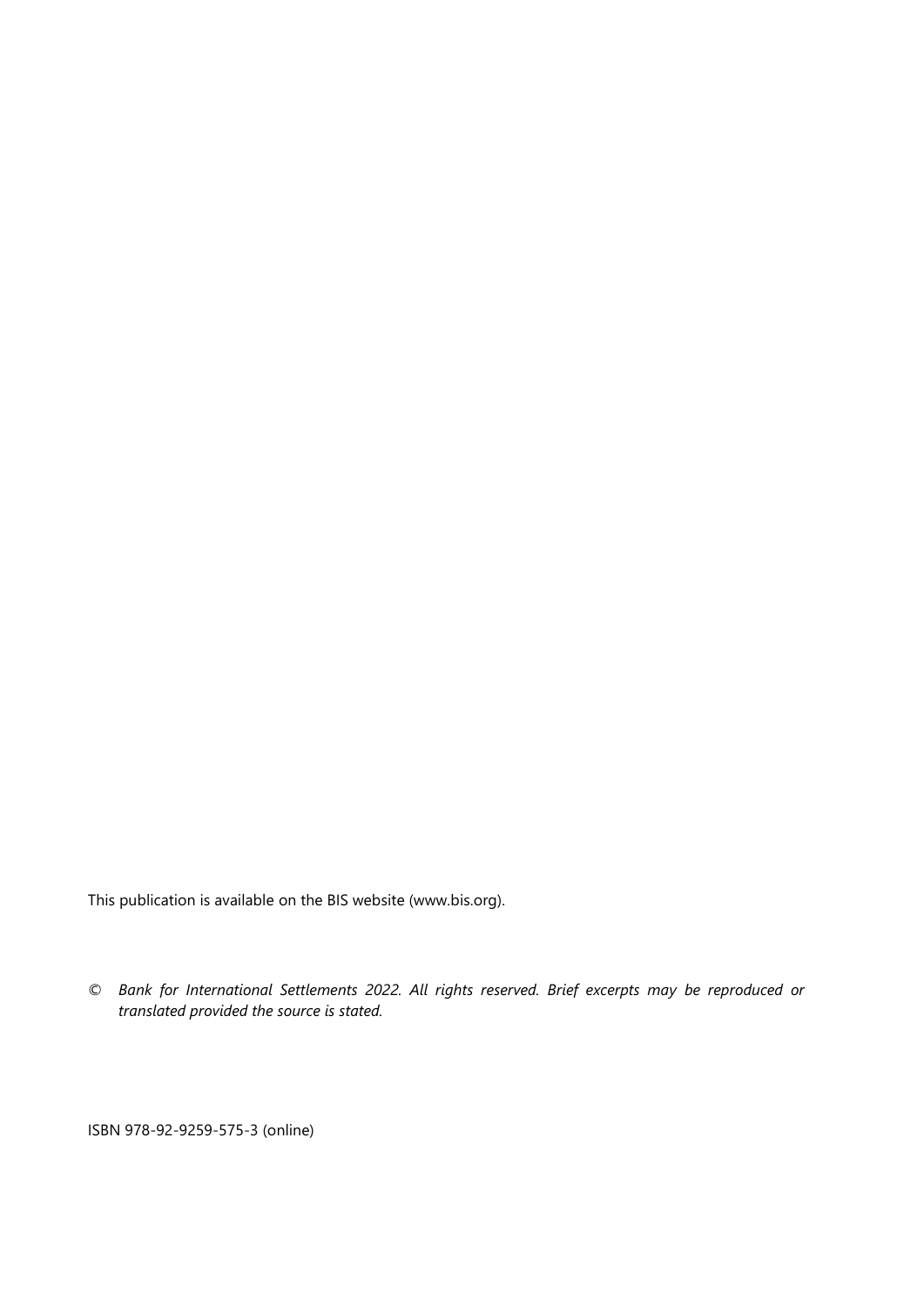# Contents

| $\mathbf{L}$ |  |
|--------------|--|
| Ш.           |  |
|              |  |
|              |  |
|              |  |
|              |  |
|              |  |
|              |  |
|              |  |
|              |  |
| Ш.           |  |
|              |  |
|              |  |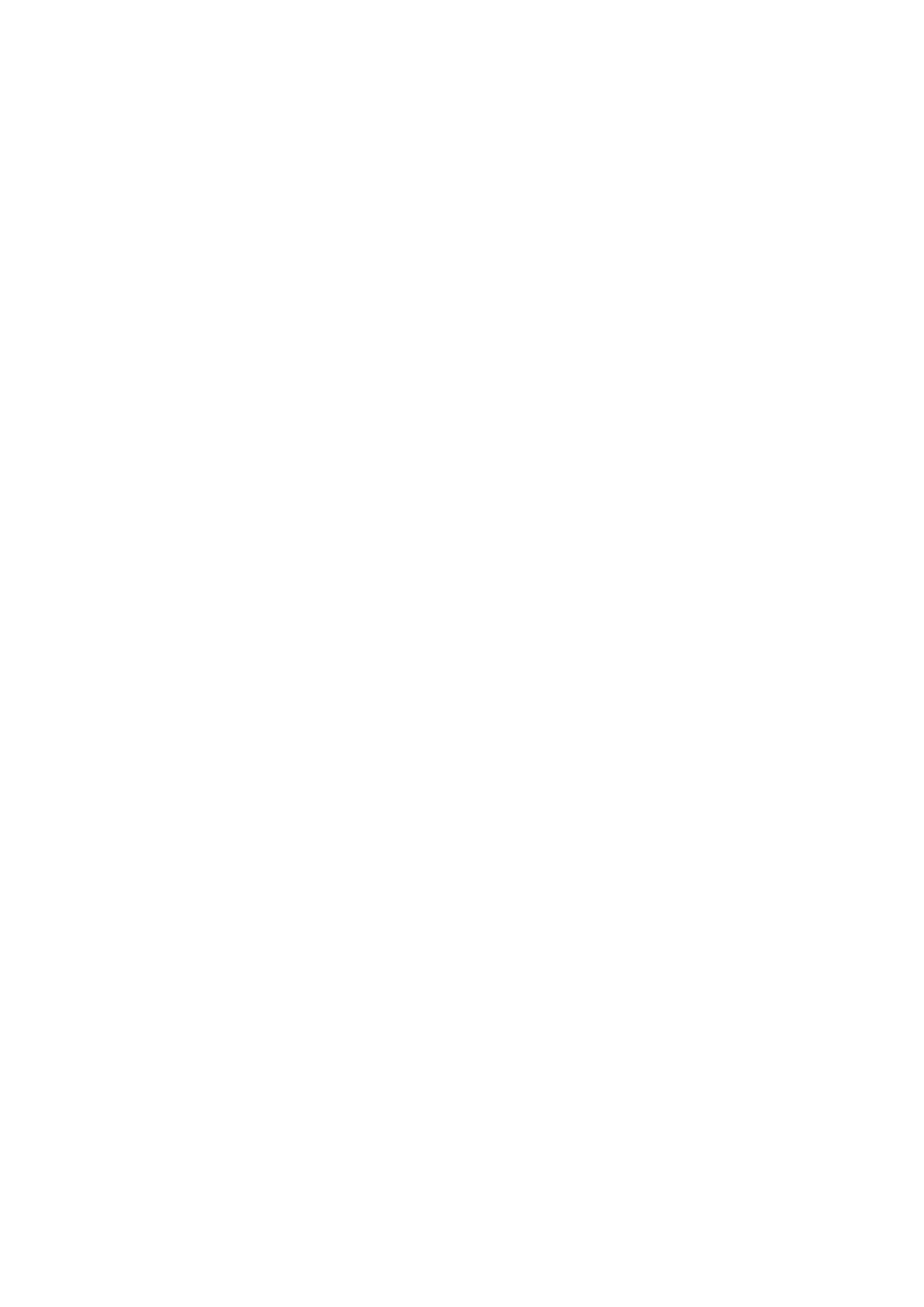# <span id="page-4-0"></span>Principles for the effective management and supervision of climate-related financial risks

# <span id="page-4-1"></span>I. Introduction

1. Climate change may result in physical and transition risks that could affect the safety and soundness of individual banking institutions and have broader financial stability implications for the banking system. To address climate-related financial risks within the banking sector, the Basel Committee on Banking Supervision (BCBS) established a high-level Task Force on Climate-related Financial Risks in 2020 to contribute to the Committee's mandate to strengthen the regulation, supervision and practices of banks worldwide with the purpose of enhancing financial stability.

2. The Committee began its work on climate-related financial risks by conducting a stocktake of member jurisdictions' existing regulatory and supervisory initiatives on climate-related financial risks. The results of the stocktake were published in April 2020.1 The Committee then conducted analytical work to better understand the risk features of climate change and its potential implications for individual banks and the broader banking system. This culminated in the publication of analytical reports on *Climate-related risk drivers and their transmission channels* <sup>2</sup> and *Climate-related financial risks – measurement methodologies*. <sup>3</sup> The Committee is now examining the extent to which climate-related financial risks can be addressed within the Basel Framework, identifying potential gaps in the current framework and considering possible measures to address any identified gaps. Current work in this area is comprehensive in nature, spanning the regulatory, supervisory and disclosure dimensions.

3. With regard to supervision, a review of the existing Basel Framework concluded that, while the *Core principles for effective banking supervision* (BCPs) and the supervisory review process (SRP) are sufficiently broad and flexible to accommodate additional supervisory responses to climate-related financial risks, supervisors and banks could benefit from the Committee's guidance to foster alignment in terms of supervisory expectations for addressing these risks.

4. Through the publication of the Principles for the effective management and supervision of climate-related financial risks, the Committee seeks to promote a principles-based approach to improving risk management and supervisory practices related to climate-related financial risks. The approach builds on the review of the current Basel Framework, particularly the BCPs and SRP, and draws from existing supervisory initiatives undertaken by individual prudential authorities and other international bodies.

5. The document includes 18 high-level principles. Principles 1 through 12 provide banks with guidance on effective management of climate-related financial risks, while principles 13 through 18 provide guidance for prudential supervisors. The principles seek to achieve a balance in improving practices related to the management of climate-related financial risks and providing a common baseline for internationally active banks and supervisors, while maintaining sufficient flexibility given the degree of heterogeneity and evolving practices in this area.

Basel Committee on Banking Supervision, Climate-related financial risks: a survey on current initiatives, 30 April 2020, www.bis.org/bcbs/publ/d502.pdf.

<sup>&</sup>lt;sup>2</sup> Basel Committee on Banking Supervision, *Climate-related risk drivers and their transmission channels*, 14 April 2021, www.bis.org/bcbs/publ/d517.pdf.

<sup>3</sup> Basel Committee on Banking Supervision, *Climate-related financial risks – measurement methodologies*, 14 April 2021, www.bis.org/bcbs/publ/d518.pdf.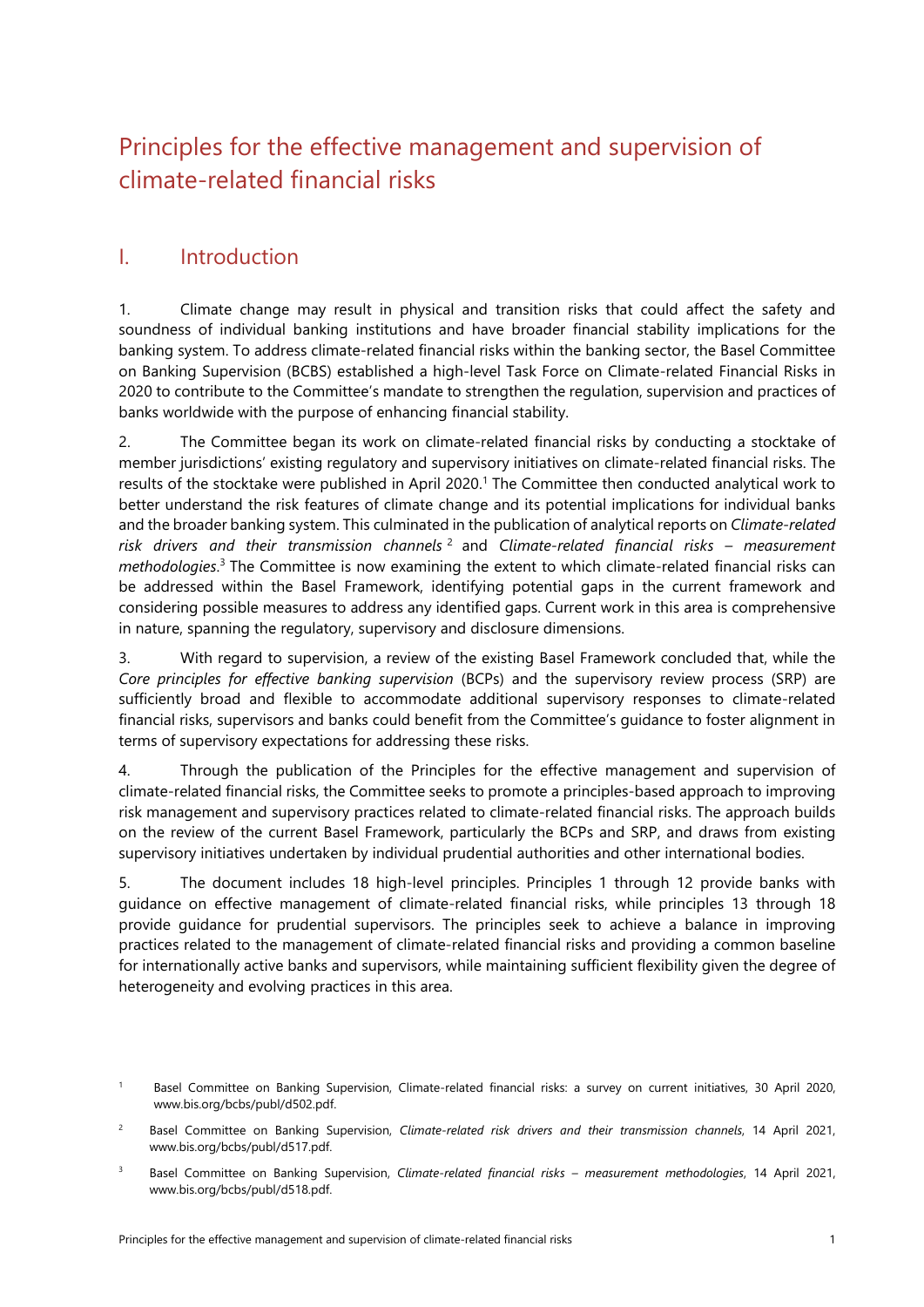6. The principles seek to accommodate a diverse range of banking systems and are intended to be applied on a proportionate basis depending on the size, complexity and risk profile of the bank or banking sector for which the authority is responsible. Specifically, with regard to scenario analysis and stress testing, the principles are formulated with a view towards application to large internationally active banks and to supervisory and other relevant financial authorities in Basel Committee member jurisdictions. However, smaller banks and authorities in all jurisdictions can benefit from a structured consideration of the potential impact of climate-related financial risks.

# <span id="page-5-0"></span>II. Principles for the management of climate-related financial risks

7. Banks are potentially exposed to climate-related financial risks regardless of their size, complexity or business model. Climate-related financial risk drivers can translate into traditional financial risk categories4. Banks should therefore consider the potential impacts of climate-related risk drivers on their individual business models and assess the financial materiality of these risks. Banks should manage climate-related financial risks in a manner that is proportionate to the nature, scale and complexity of their activities and the overall level of risk that each bank is willing to accept.<sup>5</sup>

8. Climate-related risk can have wide-ranging impacts in terms of the sectors and geographies it affects. Banks should take into account the unique characteristics of such risks, including but not limited to potential transmission channels, the complexity of the impact on the economy and financial sector, uncertainty related to climate change and potential interactions between physical and transition risks.

9. While some physical and transition risks are already evident, the impacts of climate change could materialise over varying time horizons and are likely to worsen over time. The Committee's report on transmission channels noted that some climate-related risks may also materialise beyond a bank's traditional two- to three-year capital planning horizon but within the maturities of longer-dated positions. Other climate risks may materialise over a much longer time horizon. The high degree of uncertainty around the timing of these risks suggests that banks should take a prudent and dynamic approach to developing their risk management capacities. Different time horizons should be considered in the process of risk identification and assessment as well as in scenario analysis. The board of directors and senior management are also expected to take a long-term consideration of climate-related financial risks.

10. It is recognised that the management of climate-related financial risks, and the methodologies and data used to analyse these risks, are currently evolving and are expected to mature over time. Banks should therefore continuously develop their capabilities and expertise on climate-related financial risks commensurate with the risks they face and ensure they have appropriate resources allocated to managing these risks.

11. The reference to the board and senior management throughout these principles should be understood in accordance with their respective roles and responsibilities. In line with the existing Basel Framework, these principles do not advocate a specific board structure.

#### <span id="page-5-1"></span>Corporate governance

*Principle 1: Banks should develop and implement a sound process for understanding and assessing the potential impacts of climate-related risk drivers on their businesses and on the environments in which they operate. Banks should consider material climate-related financial risks that could materialise over various* 

<sup>4</sup> See BCBS, *Climate-related risk drivers and their transmission channels*, April 2021.

<sup>5</sup> See BCPs 8, 9, 14 and 15, and SRP 30.4, 31.5 and 31.30.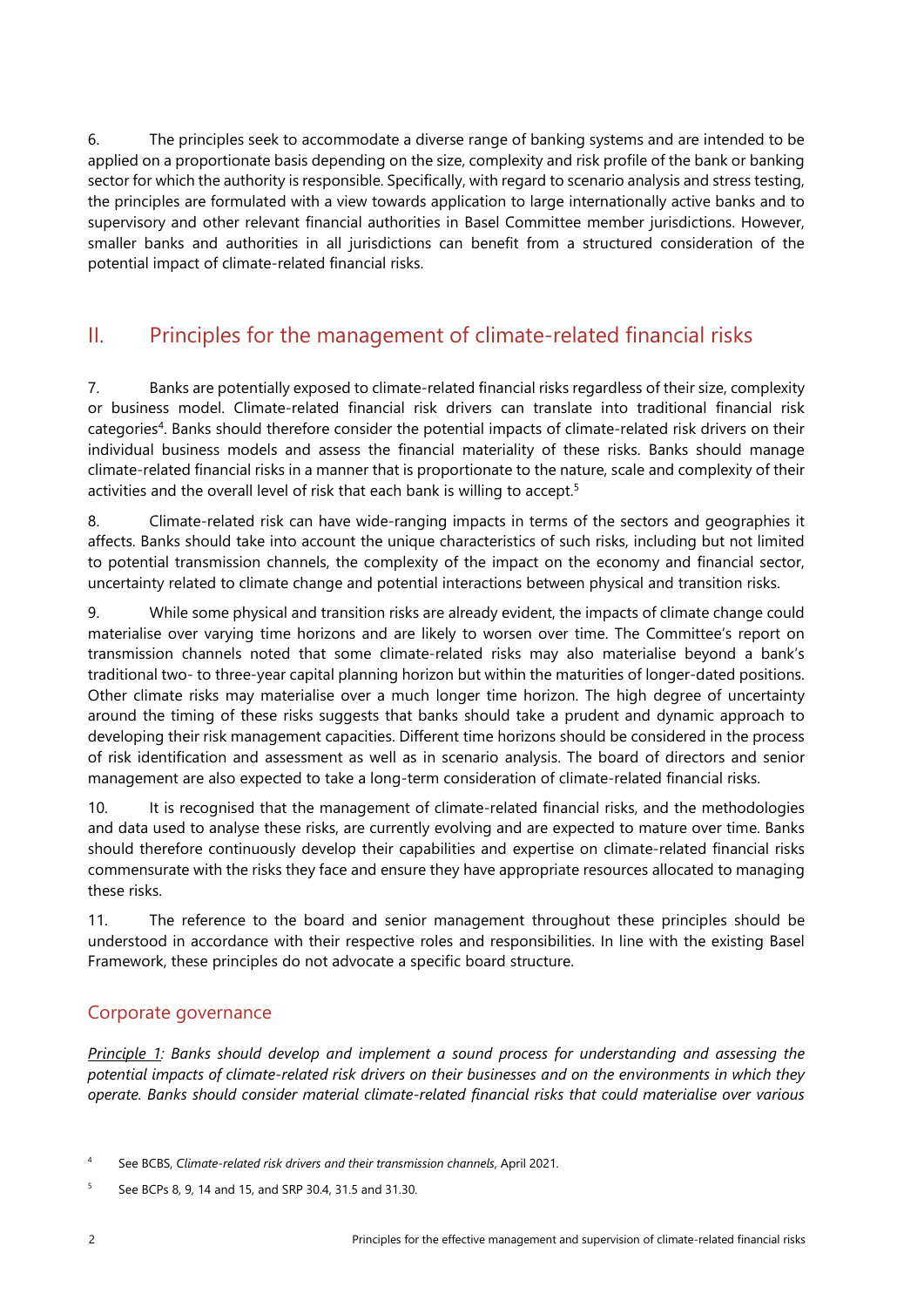*time horizons and incorporate these risks into their overall business strategies and risk management frameworks. [Reference principles: BCP 14, SRP 30, Corporate governance principles for banks]*

12. Banks should take material physical and transition risk drivers into consideration when developing and implementing their business strategies. This includes understanding and evaluating how these risks could impact the resilience of a bank's business model over the short, medium and longer terms and considering how these drivers may affect a bank's ability to achieve its business objectives. This also includes understanding and assessing a bank's exposure to structural changes in the economy, financial system and competitive landscape in which the bank operates as a result of climate-related risk drivers. The board and senior management should be involved in relevant stages of the process, and the approach established by the board should be clearly communicated to the bank's managers and employees.

13. The board and senior management should consider whether the incorporation of material climate-related financial risks into the bank's overall business strategy and risk management frameworks may warrant changes to its compensation policies, taking into account that these should be in line with the business and risk strategy, objectives, values and long-term interests of the bank.

14. Banks' risk management frameworks should be consistent with their stated goals and objectives. Hence, the board and senior management should ensure that their internal strategies and risk appetite statements are consistent with any publicly communicated climate-related strategies and commitments.

*Principle 2: The board and senior management should clearly assign climate-related responsibilities to members and/or committees and exercise effective oversight of climate-related financial risks. Further, the board and senior management should identify responsibilities for climate-related risk management throughout the organisational structure. [Reference principles: BCP 14, SRP 30, Corporate governance principles for banks]*

15. Responsibilities for managing climate-related financial risks should be clearly assigned to board members and/or committees to ensure material climate-related financial risks are appropriately considered as part of the bank's business strategy and risk management framework.

16. Banks should ensure that the board and senior management have an adequate understanding of climate-related financial risks and that senior management is equipped with the appropriate skills and experience to manage these risks. Where necessary, banks should build capacity and train the board and senior management on climate-related topics, such as through internal workshops or external collaboration with expert organisations.

17. Banks should clearly define and explicitly assign roles and responsibilities associated with identifying and managing climate-related financial risks throughout the bank's organisational structure and ensure relevant functions and business units have adequate resources and expertise to effectively fulfil responsibilities regarding climate-related financial risk management. Where dedicated climate units are set up, their responsibilities and interaction with existing governance structures should be clearly defined.

*Principle 3: Banks should adopt appropriate policies, procedures and controls that are implemented across the entire organisation to ensure effective management of climate-related financial risks. [Reference principles: BCP 14, SRP 30, Corporate governance principles for banks]*

18. Management of material climate-related financial risks should be embedded in policies, processes and controls across all relevant functions and business units, including, for example, in client onboarding and transaction assessment.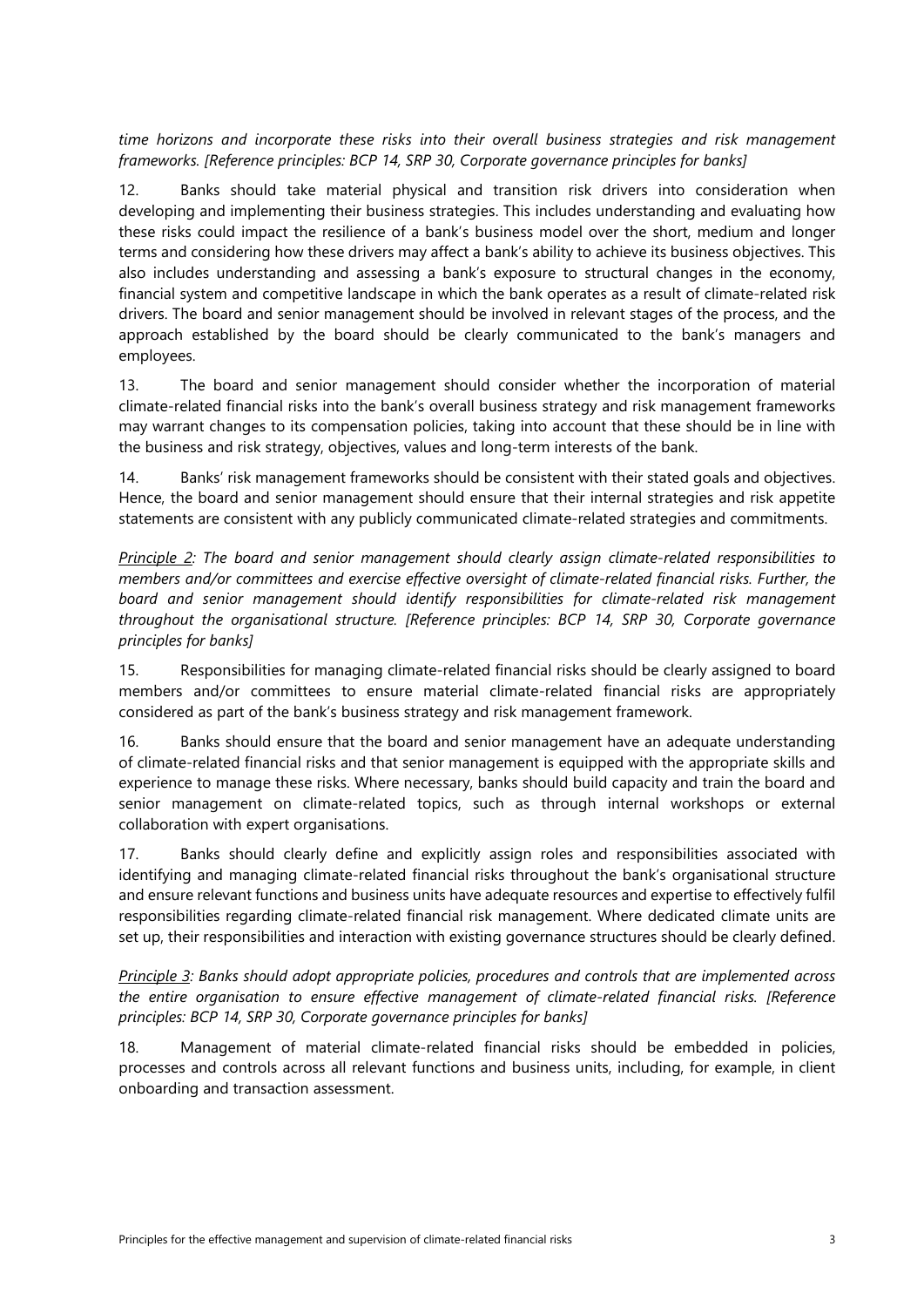# <span id="page-7-0"></span>Internal control framework

*Principle 4: Banks should incorporate climate-related financial risks into their internal control frameworks across the three lines of defence to ensure sound, comprehensive and effective identification, measurement and mitigation of material climate-related financial risks. [Reference principles: BCP 26, SRP 20, SRP 30, Corporate governance principles for banks]*

19. The internal control framework should include a clear definition and assignment of climate-related responsibilities and reporting lines across the three lines of defence. .

20. In the first line of defence, climate-related risk assessments may be undertaken during the client onboarding, credit application and credit review processes, and in ongoing monitoring and engagement with clients as well as in new product or business approval processes. Staff in the first line of defence should have adequate awareness and understanding to identify potential climate-related financial risks.

21. The second line of defence, the risk function, should be responsible for undertaking climaterelated risk assessment and monitoring independently from the first line of defence. This includes challenging the initial assessment conducted by the first line of defence, while the compliance function should ensure adherence to applicable rules and regulations.

22. The third line of defence, the internal audit function, should provide an independent review and objective assurance of the quality and effectiveness of the overall internal control framework and systems, the first and second lines of defence and the risk governance framework in the light of changes in methodology, business and risk profile, as well as in the quality of underlying data.

# <span id="page-7-1"></span>Capital and liquidity adequacy

*Principle 5: Banks should identify and quantify climate-related financial risks and incorporate those assessed as material over relevant time horizons into their internal capital and liquidity adequacy assessment processes, including their stress testing programmes6 where appropriate. [Reference principles: BCP 15, BCP 24, SRP 20, SRP 30]*

23. Banks should develop processes to evaluate the solvency impact of climate-related financial risks that may materialise within their capital planning horizons. Banks should include climate-related financial risks assessed as material over relevant time horizons that may negatively affect their capital position (ie through their impact on traditional risk categories) in their internal capital adequacy assessment process.

24. Banks should assess whether climate-related financial risks could cause net cash outflows or depletion of liquidity buffers, assuming both business-as-usual and stressed conditions (considering severe yet plausible scenarios). Banks should include climate-related financial risks assessed as material over relevant time horizons that may impair their liquidity position in their internal liquidity adequacy assessment process.

25. Incorporating climate-related financial risks assessed as material over relevant time horizons into banks' internal capital and liquidity adequacy assessment processes includes, where appropriate, incorporating physical and transition risks that are relevant to a bank's business model, exposure profile and business strategy, and are assessed as material over relevant time horizons, into their stress testing programmes in order to evaluate the bank's financial position under severe but plausible scenarios.

26. It is recognised that climate-related financial risks will probably be incorporated into banks' internal capital and liquidity adequacy assessments iteratively and progressively, as the methodologies and data used to analyse these risks continue to mature over time and analytical gaps are addressed. To

<sup>6</sup> As defined in the BCBS report *Climate-related financial risks - measurement methodologies*, the term stress test is understood as an evaluation of a financial institution's financial position under a severe but plausible scenario.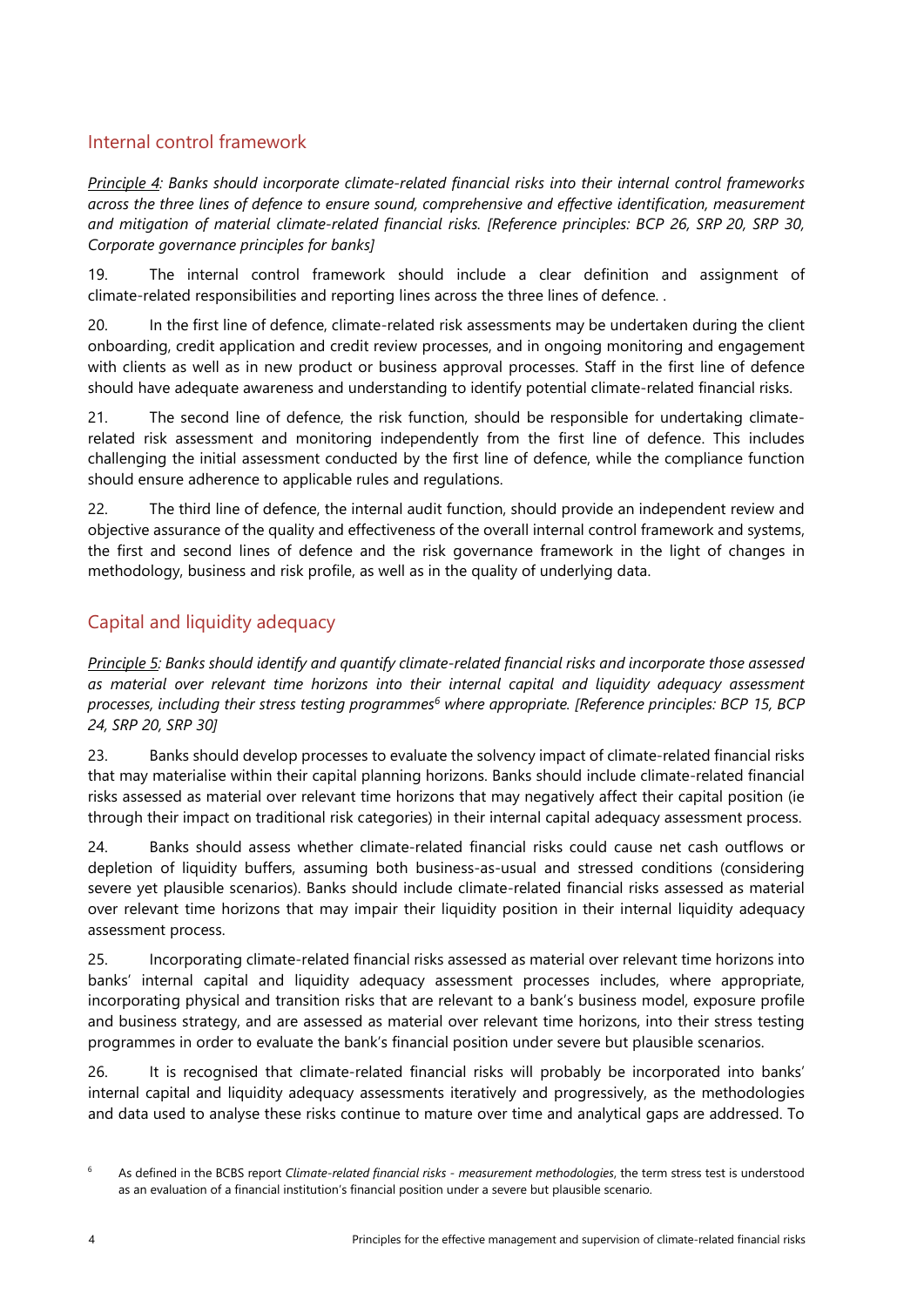this end, banks should start building risk analysis capabilities by identifying relevant climate-related risk drivers that may materially impair their financial condition, developing key risk indicators and metrics to quantify exposures to these risks, and assessing the links between climate-related financial risks and traditional financial risk types such as credit and liquidity risks.

#### <span id="page-8-0"></span>Risk management process

*Principle 6: Banks should identify, monitor and manage all climate-related financial risks that could materially impair their financial condition, including their capital resources and liquidity positions. Banks should ensure that their risk appetite and risk management frameworks consider all material climate-related financial risks to which they are exposed and establish a reliable approach to identifying, measuring, monitoring and managing those risks. [Reference principles: BCP 15, SRP 30]*

27. The board and senior management should ensure that climate-related financial risks, where material, are clearly defined and addressed in the bank's risk appetite framework.

28. Banks should regularly carry out a comprehensive assessment of climate-related financial risks and set clear definitions and thresholds for materiality, bearing in mind that a bank's risk management framework should enable it to recognise all material risks with an integrated firm-wide perspective on risk. These risks may include those posed by concentrations,<sup>7</sup> in particular those related to industry, economic sectors and geographic regions. As with other material risks, banks should develop appropriate key risk indicators for effective management of material climate-related financial risks that align with their regular monitoring and escalation arrangements.

29. Where appropriate, banks should consider risk mitigation measures such as, but not limited to, establishing internal limits for the various types of material climate-related financial risks to which they are exposed, eg in their credit, market, liquidity and operational risk profiles.

30. Given the evolving nature of climate-related risks, additional channels for transmitting these risks to traditional financial risk categories may yet be undiscovered. As such, banks should monitor future developments and seek to understand and, where possible, manage the impacts of climate-related risk drivers on other material risks should additional transmission channels be identified.

#### <span id="page-8-1"></span>Management monitoring and reporting

*Principle 7: Risk data aggregation capabilities and internal risk reporting practices should account for climate-related financial risks. Banks should seek to ensure that their internal reporting systems are capable of monitoring material climate-related financial risks and producing timely information to ensure effective board and senior management decision-making. [Reference principles: BCP 15, SRP 30, Principles for effective risk data aggregation and risk reporting]*

31. A bank's risk data aggregation capabilities should include climate-related financial risks to facilitate the identification and reporting of risk exposures, concentrations and emerging risks. Banks should have systems in place to collect and aggregate climate-related financial risk data across the banking group as part of their overall data governance and IT infrastructure. Banks should also put in place processes to ensure that the aggregated data is accurate and reliable. Banks may consider investing in

As stated in SRP 30, a risk concentration is any single exposure or group of similar exposures with the potential to produce (i) losses large enough to threaten a bank's creditworthiness or ability to maintain its core operations or (ii) a material change in a bank's risk profile. In the context of climate-related financial risks, concentrations could be within and between risk types associated with climate-related financial risks (eg between physical risk and transition risk, or between traditional financial risk types) and they could include, but not limited to, geographies, sectors and counterparties.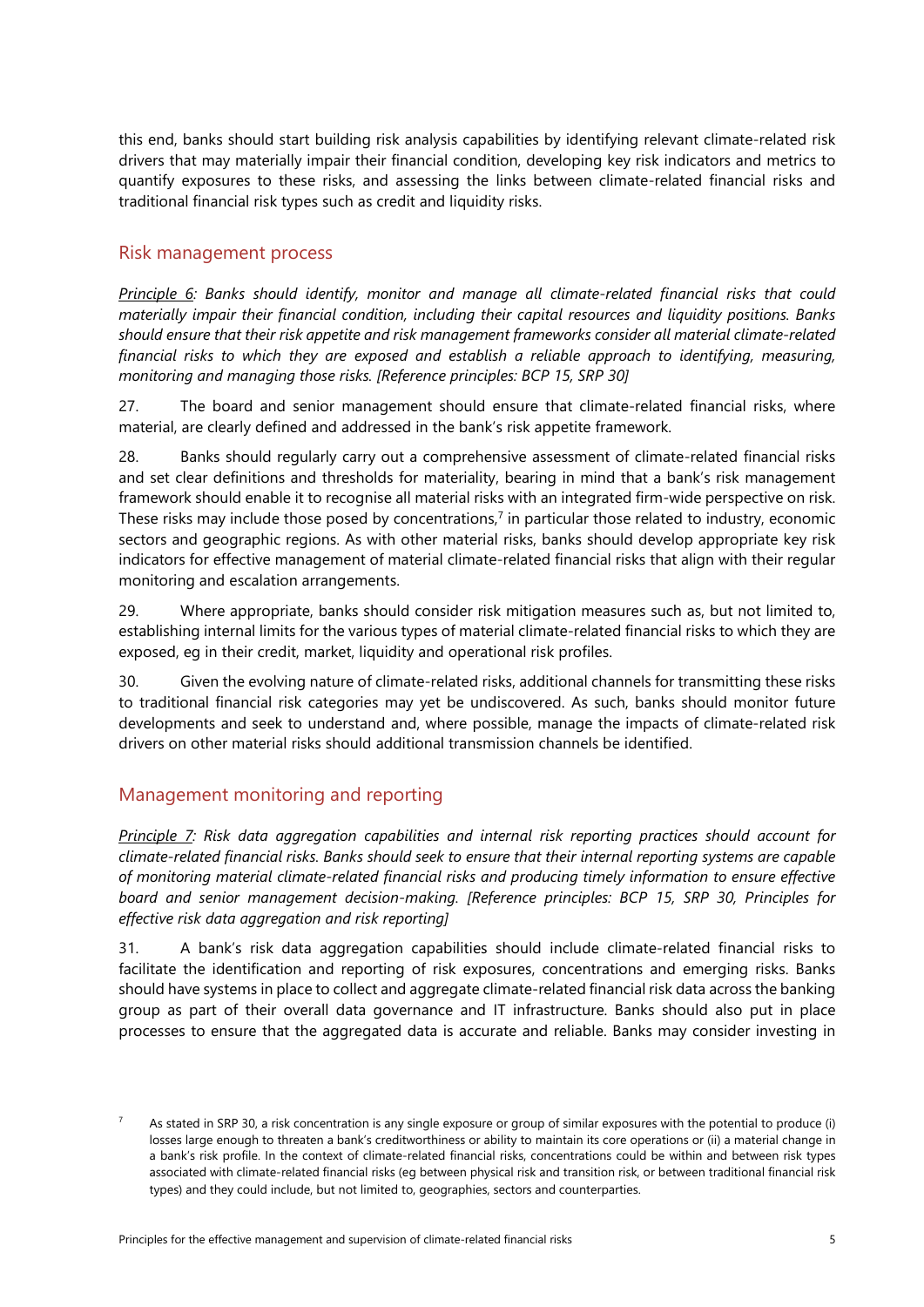data infrastructure and enhancing existing systems where appropriate to make it possible to identify, collect, cleanse and centralise the data necessary to assess material climate-related financial risks.

32. Banks should consider actively engaging clients and counterparties and collecting additional data in order to develop a better understanding of their transition strategies and risk profiles. Where reliable or comparable climate-related data are not available, banks may consider using reasonable proxies and assumptions as alternatives in their internal reporting as an intermediate step.

33. The reporting should be timely and updated regularly. Banks may consider an appropriate interval for updating internal risk reports, taking into account the evolving nature of climate-related financial risks.

34. Banks should develop qualitative and/or quantitative metrics or indicators to assess, monitor, and report climate-related financial risks. Limitations that prevent full climate risk data assessment should be made explicit to stakeholders where relevant.

# <span id="page-9-0"></span>Comprehensive management of credit risk

*Principle 8: Banks should understand the impact of climate-related risk drivers on their credit risk profiles and ensure that credit risk management systems and processes consider material climate-related financial risks. [Reference principles: BCP 17, BCP 19, SRP 20, Principles for the management of credit risk]*

35. Banks should have clearly articulated credit policies and processes to address material climate-related credit risks. This includes prudent policies and processes to identify, measure, evaluate, monitor, report and control or mitigate the impacts of material climate-related risk drivers on their credit risk exposures (including counterparty credit risk) on a timely basis. Banks should incorporate consideration of material climate-related financial risks into the entire credit life cycle, including client due diligence as part of the onboarding process and ongoing monitoring of clients' risk profiles.

36. Banks should also identify, measure, evaluate, monitor, report and manage the concentrations within and between risk types associated with climate-related financial risks. For example, banks could use metrics or heatmaps to assess and monitor concentration of exposure to geographies and sectors with higher climate-related risk.

37. Banks should consider a range of risk mitigation options to control or minimise material climate-related credit risks. These options may include adjusting credit underwriting criteria, deploying targeted client engagement, or imposing loan limitations or restrictions such as shorter-tenor lending, lower loan-to-value limits or discounted asset valuations. Banks could also consider setting limits on or applying appropriate alternative risk mitigation techniques to their exposures to companies, economic sectors, geographical regions, or segments of products and services that do not align with their business strategy or risk appetite.

#### <span id="page-9-1"></span>Comprehensive management of market, liquidity, operational and other risks

*Principle 9: Banks should understand the impact of climate-related risk drivers on their market risk positions and ensure that market risk management systems and processes consider material climate-related financial risks. [Reference principles: BCP 22]*

38. Banks should identify and understand how climate-related risk drivers could affect the value of the financial instruments in their portfolios, evaluate the potential risk of losses on and increased volatility of their portfolio, and establish effective processes to control or mitigate the associated impacts.

39. Given the specific characteristics of market risk, analysis of a sudden shock scenario could serve as a useful tool for better understanding and assessing the relevance of climate-related financial risks to a bank's trading book. Such a scenario could, for example, feature variation in liquidity across assets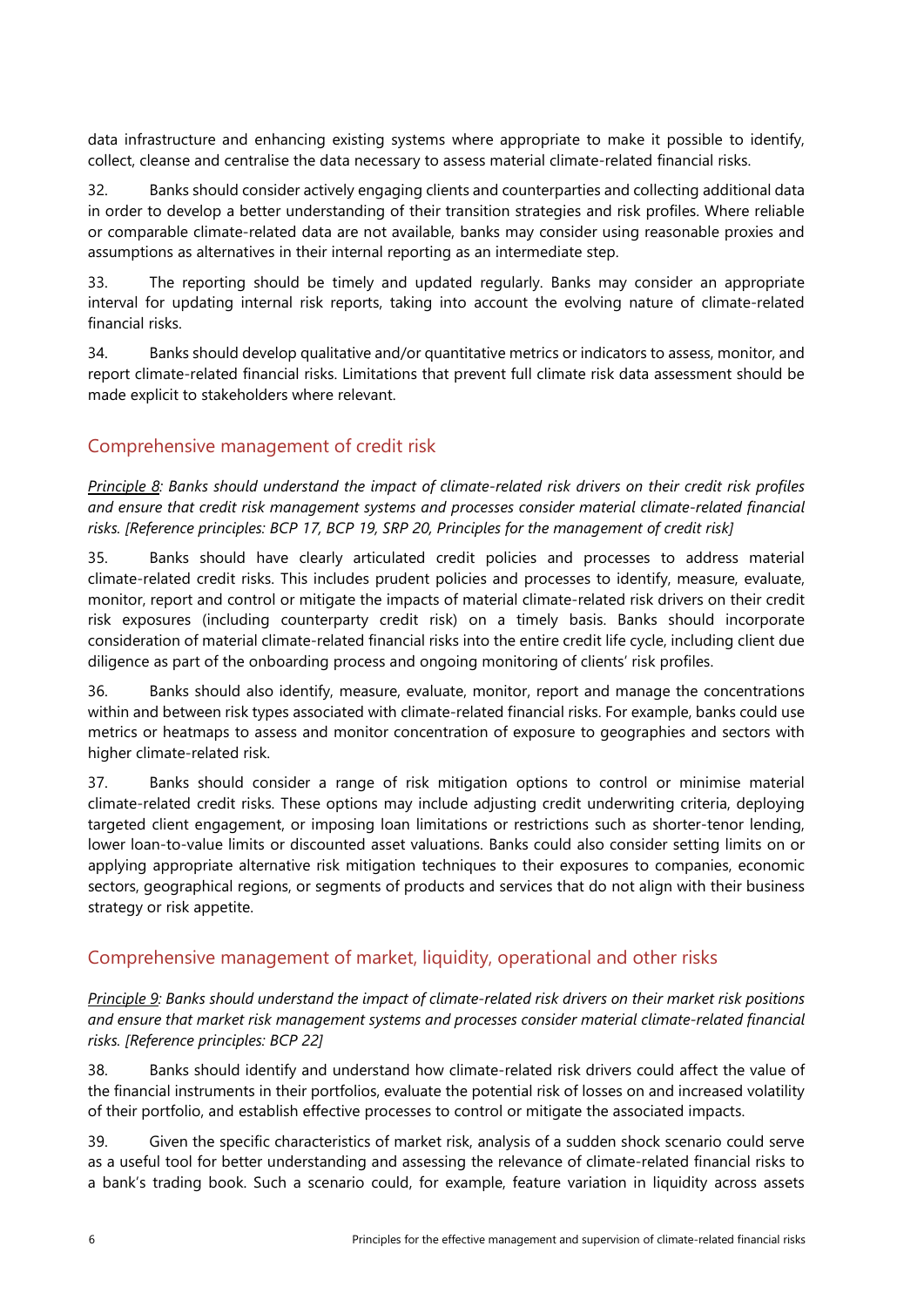exposed to climate-related risk and assume variation in the speed at which exposures could reasonably be closed out.

40. In evaluating mark-to-market exposure to climate-related risks, banks may consider how the pricing and availability of hedges could change given different climate and transition pathways, including in the event of a disorderly transition.

*Principle 10: Banks should understand the impact of climate-related risk drivers on their liquidity risk profiles and ensure that liquidity risk management systems and processes consider material climate-related financial risks. [Reference principles: BCP 24, Principles for sound liquidity risk management and supervision]*

41. Banks should assess the impacts of climate-related financial risks on net cash outflows (eg increased drawdowns of credit lines, accelerated deposit withdrawals) or the value of assets comprising their liquidity buffers. Where material and appropriate, banks should incorporate these impacts into their calibration of liquidity buffers and into their liquidity risk management frameworks.

*Principle 11: Banks should understand the impact of climate-related risk drivers on their operational risk*<sup>8</sup> *and ensure that risk management systems and processes consider material climate-related risks. Banks should also understand the impact of climate-related risk drivers on other risks*<sup>9</sup> *and put in place adequate measures to account for these risks where material. This includes climate-related risk drivers that might lead to increasing strategic, reputational, and regulatory compliance risk, as well as liability costs associated with climate-sensitive investments and businesses. [Reference principles: BCP 25, Principles for the sound management of operational risk, Principles for operational resilience, SRP 20, SRP 30]*

42. Banks should assess the impact of climate-related risk drivers on their operations in general and their ability to continue providing critical operations. Banks are expected to analyse how physical risk drivers can impact their business continuity and to take material climate-related risks into account when developing business continuity plans.

43. Banks should assess the impact of climate-related risk drivers on other risks, such as strategic, reputational, regulatory compliance and liability risk, and take such risks, where material, into account as part of their risk management and strategy-setting processes.

#### <span id="page-10-0"></span>Scenario analysis

*Principle 12: Where appropriate, banks should make use of scenario analysis10 to assess the resilience of their business models and strategies to a range of plausible climate-related pathways and determine the impact of climate-related risk drivers on their overall risk profile. These analyses should consider physical and transition risks as drivers of credit, market, operational and liquidity risks over a range of relevant time horizons. [Reference principles: BCP 15, Stress testing principles]*

44. The objective(s) of climate scenario analysis should reflect the bank's overall climate risk management objectives as set out by its board and senior management. These objectives could include, for example: (i) exploring the impacts of climate change and the transition to a low-carbon economy on the bank's strategy and the resiliency of its business model; (ii) identifying relevant climate-related risk

<sup>&</sup>lt;sup>8</sup> Operational risk is defined as the risk of loss resulting from inadequate or failed internal processes, people and systems or from external events. The definition includes legal risk but excludes strategic and reputational risk.

Examples include strategic, reputational, regulatory, and litigation or liability risk.

<sup>10</sup> As stated in the BCBS report *Climate-related financial risks - measurement methodologies*, scenario analysis is a tool that challenges assumptions made for the purposes of risk analysis. A key feature of the scenarios analysed is to explore alternatives that may significantly alter the basis for "business-as-usual" assumptions. Accordingly, they need to consider extreme but plausible scenarios.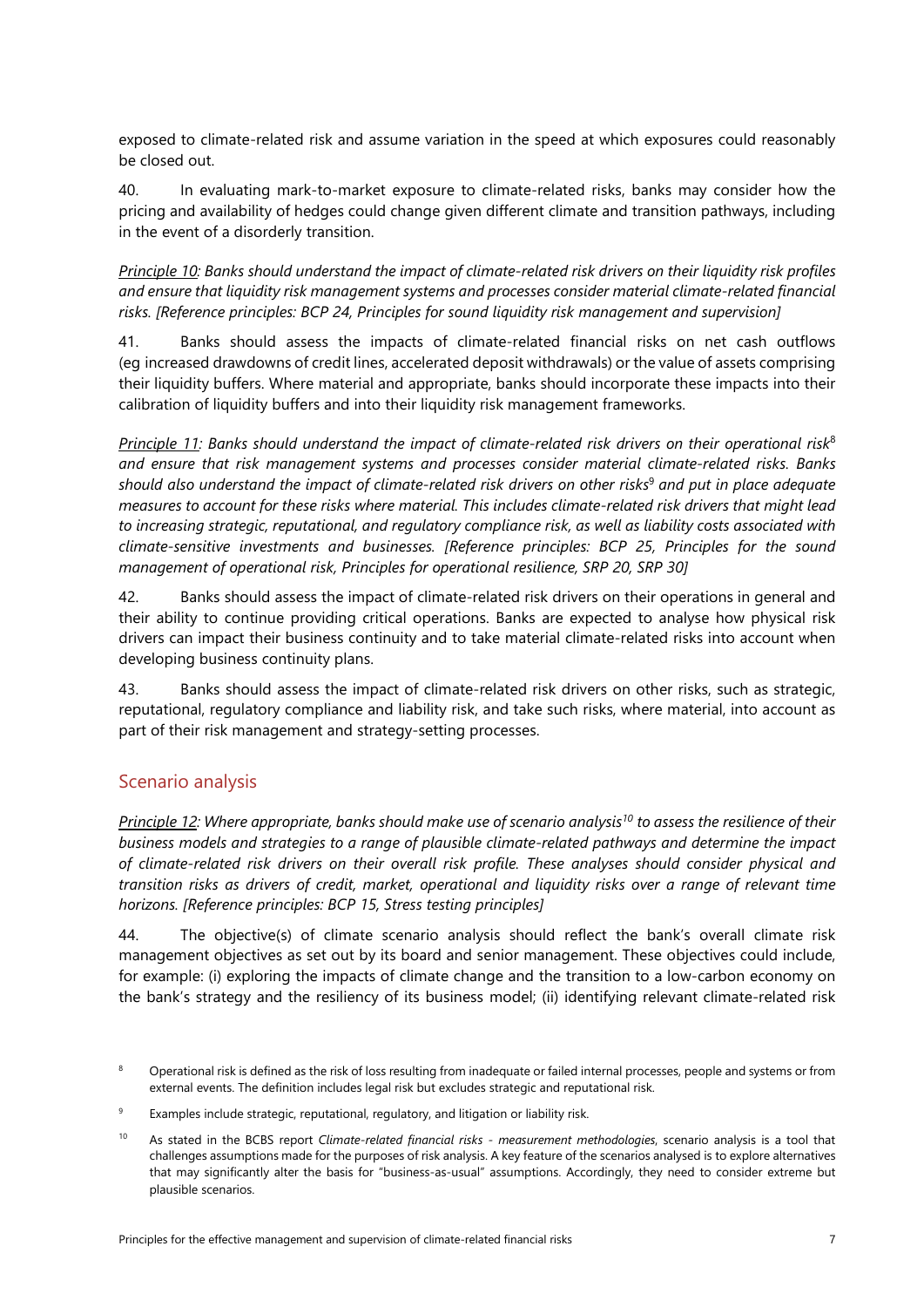factors; (iii) measuring vulnerability to climate-related risks and estimating exposures and potential losses; (iv) diagnosing data and methodological limitations in climate risk management; and (v) informing the adequacy of the bank's risk management framework, including risk mitigation options.

45. Scenario analysis should reflect relevant climate-related financial risks for banks. This should include the physical and/or transition risks that are relevant to a bank's business model, exposure profile and business strategy. Scenarios should cover a range of plausible pathways, as appropriate. Banks should consider the potential benefits and limitations of selected scenarios and assumptions (eg balance sheet assumption).

46. Banks should build sufficient capacity and expertise to conduct climate scenario analysis that are proportionate to their size, business model and complexity. Larger and more complex banks should be expected to have more advanced analytical capability.

47. Scenario analysis should employ a range of time horizons, from short- to long-term, in order to address different risk management objectives. For instance, shorter time frames may be used to analyse the crystallisation of risk within a bank's typical business planning horizon at a lower level of uncertainty. Longer time frames, which carry higher levels of uncertainty, may be used to evaluate the resiliency of existing strategies and business models to structural changes in the economy, financial system or distribution of risks.

48. The field of climate scenario analysis is highly dynamic, and practices are expected to evolve rapidly, especially as climate science advances. Climate scenario models, frameworks and results should be subject to challenge and regular review by a range of internal and/or external experts and independent functions.

# <span id="page-11-0"></span>III. Principles for the supervision of climate-related financial risks

# <span id="page-11-1"></span>Prudential regulatory and supervisory requirements for banks

*Principle 13: Supervisors should determine that banks' incorporation of material climate-related financial risks into their business strategies, corporate governance and internal control frameworks is sound and comprehensive. [Reference principles: BCP 9, BCP 14, BCP 26, SRP 20]*

49. Supervisors should determine that roles and responsibilities for climate-related financial risks, including for the board and senior management, are clearly assigned, adequate and properly documented in relevant policies, procedures and controls.

50. Supervisors should assess the effectiveness of board and senior management oversight of climate-related financial risks and should verify that board and senior management receive accurate and appropriate internal reporting on material climate-related financial risks in order to conduct this oversight.

51. Supervisors should maintain sufficiently frequent contact, as appropriate, with board and senior management to develop an understanding of, and assess the bank's long-term approach to, addressing climate-related financial risks in a forward-looking manner. Where necessary, supervisors should challenge the bank on the assumptions made in setting strategies and business models.

52. Supervisors should determine that banks consider the potential impacts of climate-related risk drivers when developing and implementing their business strategies, including addressing the resiliency of their business models to any material climate-related financial risks over various time horizons and considering how these risks may impact their ability to achieve their business objectives.

53. Supervisors should determine that banks adequately incorporate climate-related financial risks into their corporate governance and internal controls, including adopting appropriate policies, procedures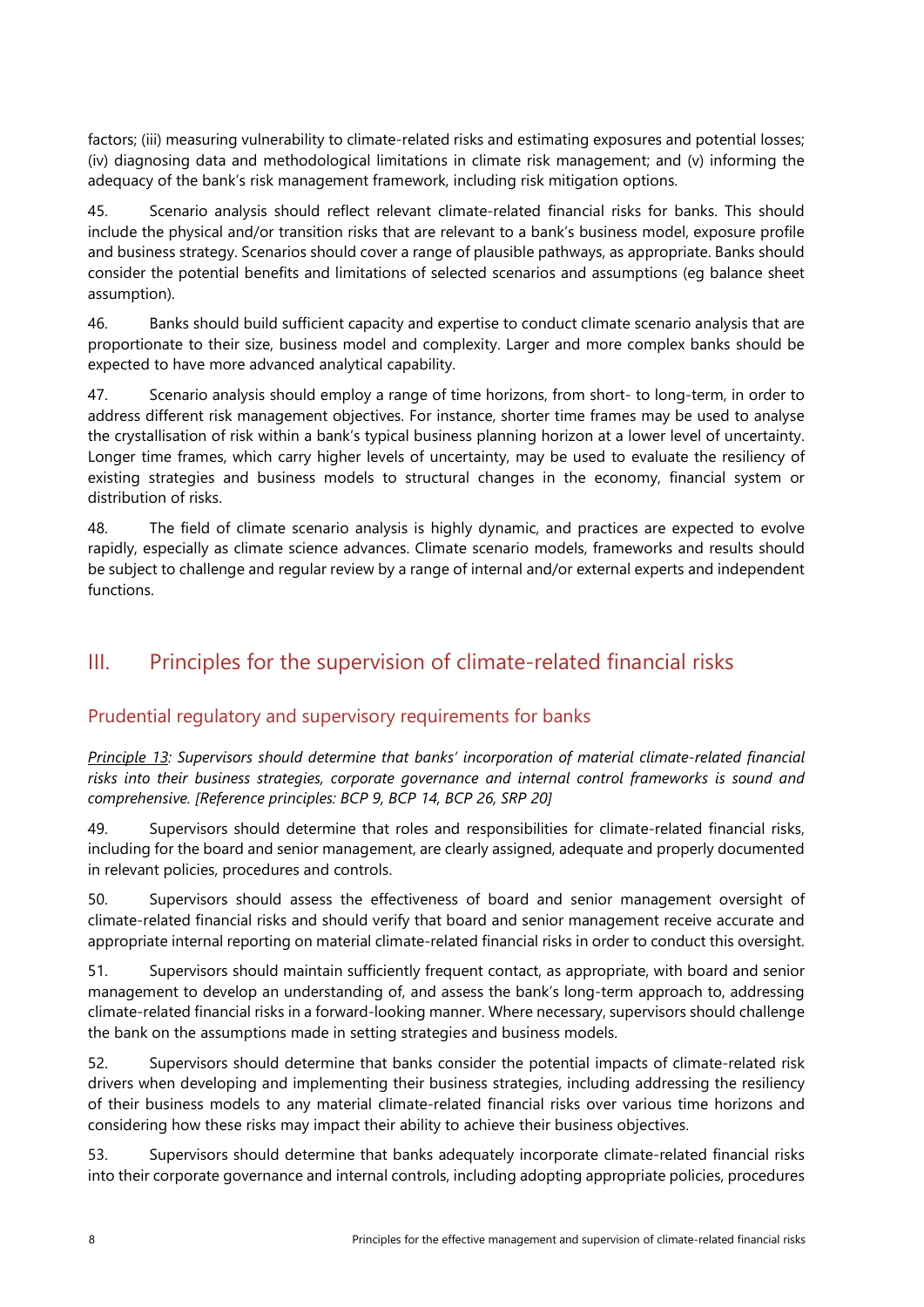and controls across the three lines of defence, equipping relevant functions with adequate resources and expertise for implementing business strategy and risk management frameworks, and performing regular reviews of the overall internal control framework and system.

*Principle 14: Supervisors should determine that banks can adequately identify, monitor and manage all material climate-related financial risks as part of their assessments of banks' risk appetite and risk management frameworks. [Reference principles: BCP 15, SRP 20, SRP 30]*

54. Supervisors should review the extent to which banks regularly assess the materiality of climate-related financial risks, supported by appropriate key risk indicators and, where applicable, risk mitigating measures to effectively manage these risks.

55. Supervisors should assess the extent to which material climate-related financial risks are included in banks' risk management frameworks and risk appetite along with appropriate processes and procedures to identify, monitor and manage such risks. This may include ensuring that banks' risk management frameworks take into account all material climate-related financial risks to which they are exposed and assessing whether banks' data aggregation capabilities and internal reporting practices can facilitate identification and reporting of climate-related risk exposures, concentrations and emerging risks as well as banks' ability to deploy a range of risk management approaches.

*Principle 15: Supervisors should determine the extent to which banks regularly identify and assess the impact of climate-related risk drivers on their risk profile and ensure that material climate-related financial risks are adequately considered in their management of credit, market, liquidity, operational, and other types of risk. Supervisors should determine that, where appropriate, banks apply climate scenario analysis. [Reference principles: BCP 17–25, Principles for sound liquidity risk management and supervision, Principles for the sound management of operational risk, Principles for operational resilience]*

56. Supervisors should ensure that banks consider a range of mitigation options to manage and control material climate-related risks. Supervisors should also determine that banks consider climaterelated financial risks assessed as material over relevant horizons within their internal capital and liquidity adequacy assessments.

57. Where appropriate, supervisors should determine that banks have in place a scenario analysis programme that is proportionate to their size, business model and complexity, in order to assess the resilience of their business models and strategies to a range of plausible climate-related outcomes. As part of the assessment, supervisors should review and, where necessary, challenge model assumptions, methodologies and results.

# <span id="page-12-0"></span>Responsibilities, powers and functions of supervisors

*Principle 16: In conducting supervisory assessments of banks' management of climate-related financial risks, supervisors should utilise an appropriate range of techniques and tools and adopt adequate follow-up measures in case of material misalignment with supervisory expectations. [Reference principles: BCP 8, BCP 9, SRP 10, SRP 20]*

58. Supervisors should set expectations in a manner proportionate to the nature, scale and complexity of relevant banks' activities.

59. To foster cross-border collaboration, home and host supervisors of cross-border banking groups should share information related to the climate risk resilience of banks and banking groups, leveraging existing frameworks for sharing information and undertaking collaborative work.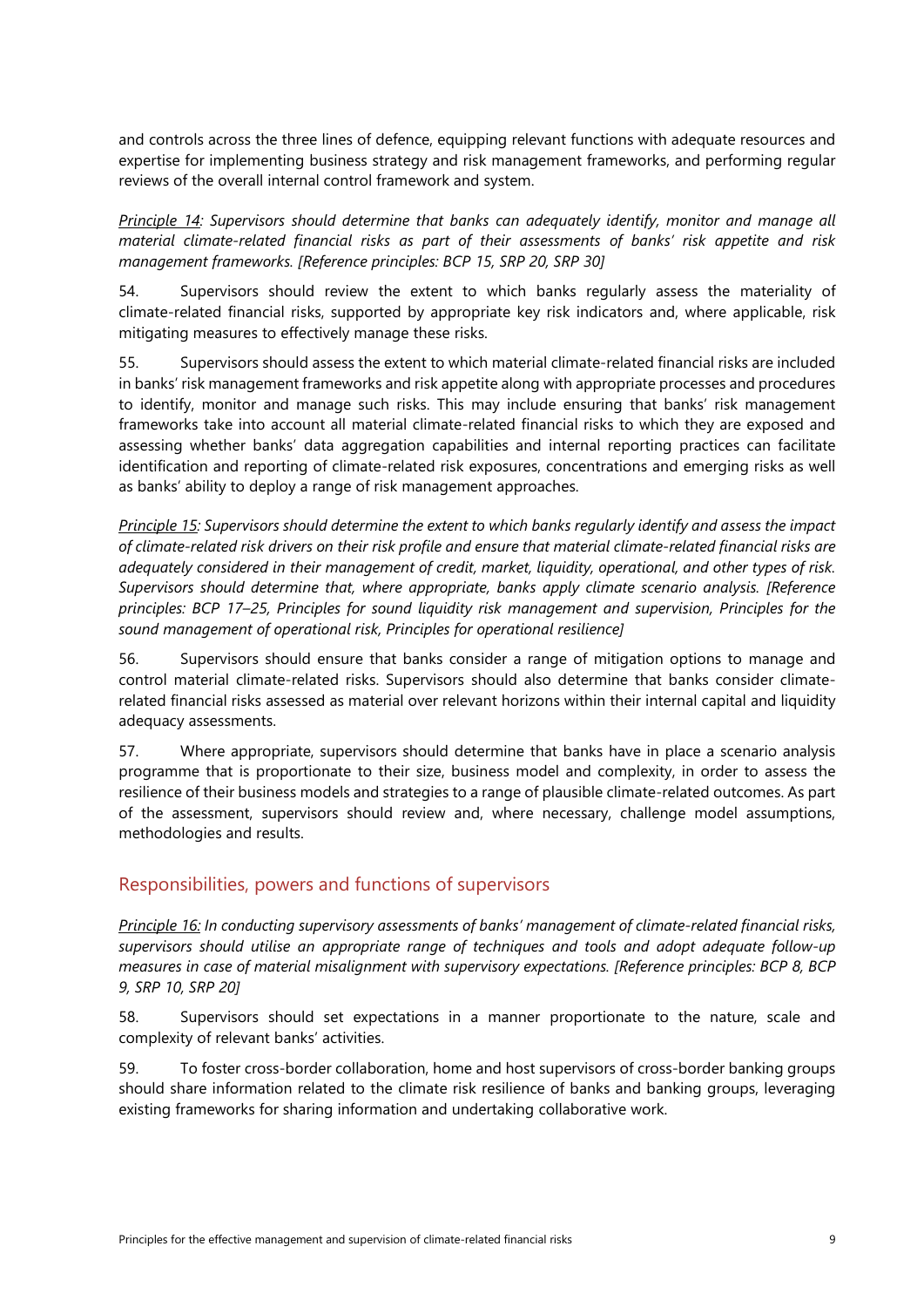*Principle 17: Supervisors should ensure that they have adequate resources and capacity to effectively assess banks' management of climate-related financial risks. [Reference principles: BCP 9]*

60. Supervisors should take regular stock of existing skills and projected requirements, taking into account relevant evolving market practices and supervisory practices in this landscape, and take timely measures to build adequate expertise in identified skill sets. Where aspects of climate-related risk assessments are outsourced, supervisors should maintain appropriate knowledge to ensure that the results of the outsourced analysis are credible and realistic.

61. Supervisors should engage a broad and diverse range of stakeholders to facilitate a collective understanding and measurement of climate-related financial risks and allow for optimisation of climate-dedicated resources.

62. Supervisors could use existing regulatory reports to assess the materiality of climate-related financial risks to banks. In case of data gaps, supervisors may collect additional information from banks such as sector exposures and banks' internal reports.

*Principle 18: Supervisors should consider using climate-related risk scenario analysis to identify relevant risk factors, size portfolio exposures, identify data gaps and inform the adequacy of risk management approaches. Supervisors may also consider the use of climate-related stress testing to evaluate a firm's financial position under severe but plausible scenarios.11 Where appropriate, supervisors should consider disclosing the findings of these exercises. [Reference principles: Stress testing principles]*

63. Supervisors should clearly articulate their specific objectives for supervisory climate scenario analysis, which could include, for example: (i) exploring the impact of climate change and the transition to a low-carbon economy on banks' strategies and the resiliency of their business models; (ii) identifying and assessing relevant climate-related risk drivers affecting individual banks or the banking system; (iii) facilitating information-sharing and identifying common data and methodological gaps and limitations in climate-related risk management; and (iv) assessing the adequacy of banks' risk management frameworks, including their risk mitigation options.

64. Supervisors may also consider the use of climate-related stress testing to test the adequacy of banks' financial positions under severe yet plausible scenarios. It is recognised that these capabilities are expected to mature progressively over time as data and methodologies further develop.

65. In designing these supervisory exercises, supervisors should consider material climate-related financial risks, including physical and transition risks, that take into account the nature, scale and complexity of the banks within their jurisdiction. The scenarios used should incorporate a range of plausible climate pathways. Supervisors should consider a range of time horizons, from short- to longterm, depending on the objectives of the exercise. For instance, shorter time horizons may be useful to analyse the types of climate-related financial risks that could crystallise within traditional capital planning horizons and to assess their potential impact on regulatory capital, while longer horizons, which carry higher levels of uncertainty, may be useful to gauge exposure to structural changes in the economy or financial system or the distribution of risks.

66. Supervisors should build sufficient capacity and expertise to conduct these exercises. Supervisors are encouraged to collaborate with a broad and diverse set of stakeholders, including the climate science community, to develop scenarios that can inform comprehensive assessments of climate-related financial risks, and should keep abreast of emerging practices in scenario design and implementation.

67. As approaches continue to evolve, supervisors should recognise the limitations of their analyses when communicating their results or using them in supervisory assessments. Ongoing dialogue among

 $11$  See Footnotes 6 and 10 for definitions of stress testing and scenario analysis.